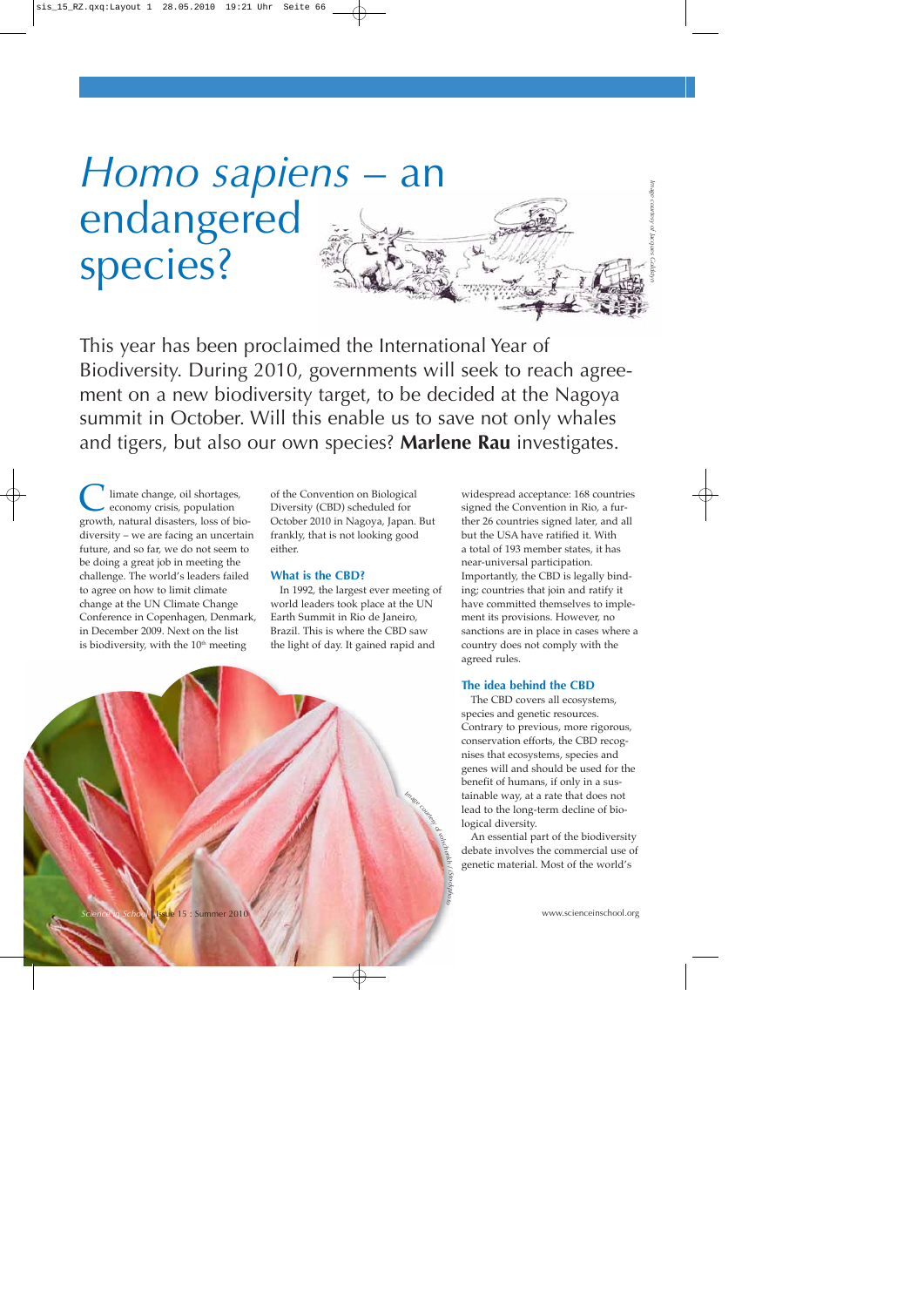### **Science and society**



integrated 1 / istockphote

*Image courtesy of Jacques Goldstyn*

biodiversity is found in developing countries. Historically, however, bioprospectors from the developed world have collected micro-organisms, plants or animals to develop new commercial products, such as drugs, often without fair benefits to the source country. The CBD recognises national sovereignty over all such

genetic resources, so the country of origin will receive its fair share in the form of money, samples or training of national researchers.

The CBD also covers the rapidly expanding field of biotechnology, specifically with the Cartagena Protocol on Biosafety, a supplementary agreement adopted in January



2000, which seeks to protect biodiversity from the potential risks posed by genetically modified organisms. Although most of Europe has joined, a total of 39 of the CBD member states, including Australia, Canada, Iceland, Israel, Liechtenstein, the Russian Federation and the USA, have not ratified the Cartagena Protocol.

Biodiversity is being destroyed at an alarming rate, yet somehow, many individuals are still unaware of the threats we are facing due to this loss. What are the authorities doing and what are we doing? Are there any actions we should be taking? Is it really true that we are destroying our planet?

This topical article can be used in biology and chemistry classes, especially when teaching ecology and environmental science topics.

Possible comprehension questions and points for discussion include:

- **·** What do you understand by the term 'sustainable development'?
- **·** What is biodiversity?
- **·** List three major crises the world is currently facing.
- **·** What is a convention, and what grounds are usually laid during a convention of this kind?
- **Biology**
- **Chemistry**
- **General science**
- **Ecology**
- **Environmental science**
- **Ages 14-19**
- **·** Mention three objectives of the CBD.
- **·** Which stages does the CBD go through to tackle environmental problems?
- **·** What is your opinion about how the CBD handles environmental problems? Is any good coming from this convention?
- What is biodiversity?<br>
What is biodiversity?<br>
What is biodiversity?<br>
What is biodiversity?<br>
What is a convention, and what grounds are usual-<br>
It and during a convention of this kind?<br>
What is a convention, and what ground **·** Discuss how the loss of biodiversity impacts our lives.

*Andrew Galea, Malta*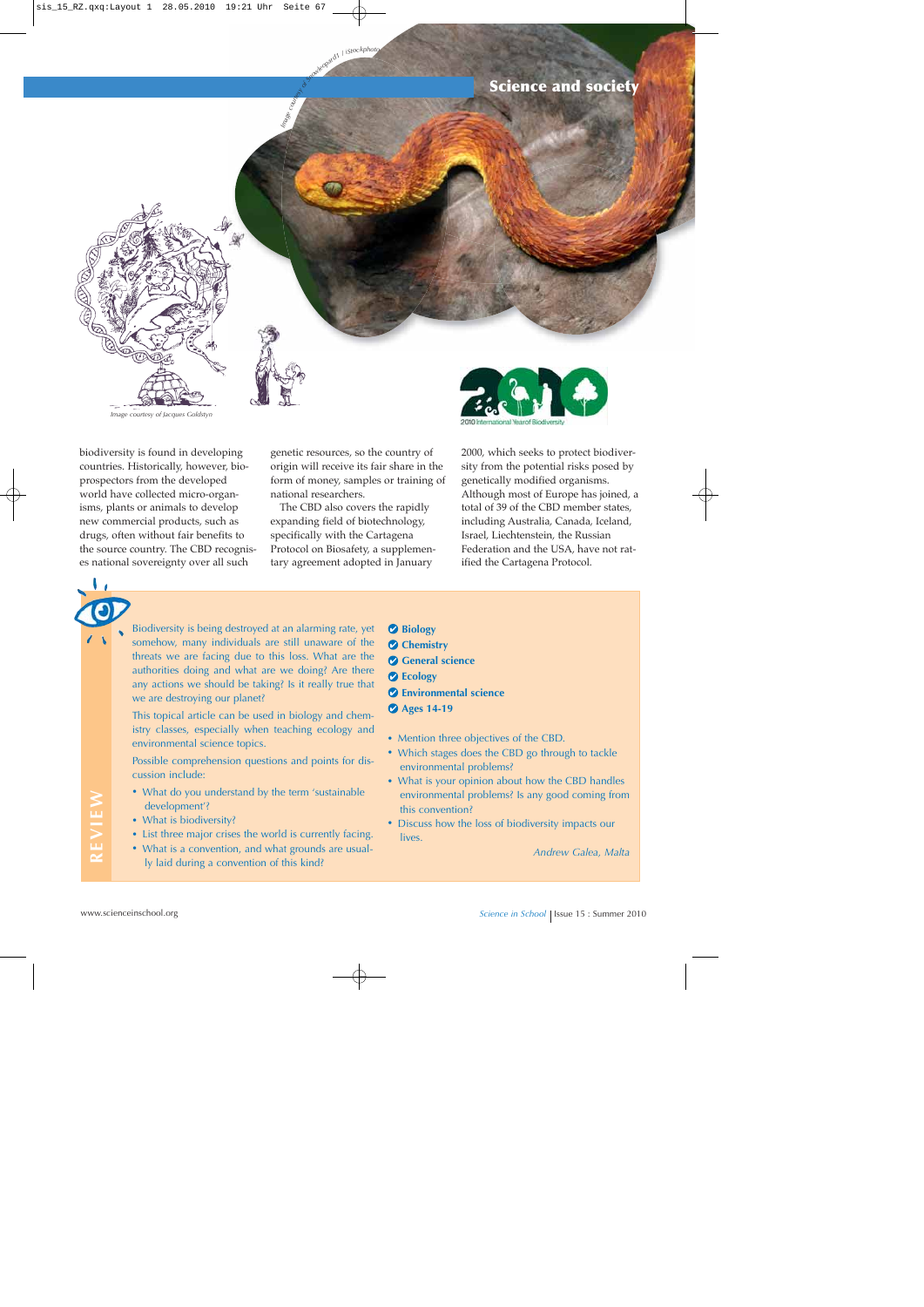Sustainability is no longer just a moral issue; it is also becoming an issue of selfinterest. It is not just about how we will leave our planet to future generations, but also about ensuring there are sufficient resources for our own generation.

*EU Environment Commissioner Janez Poto*č*nik*

#### **How does the CBD work?**

As an international treaty, the CBD identifies a common problem; sets overall goals, policies and general obligations; and organises technical and financial co-operation. But the responsibility for achieving its goals rests largely with the countries themselves, and it is up to the national

governments to implement changes. Individual countries need to find effective incentives for their landowners, fishermen, farmers and private companies to adhere to the treaty, and to inform the public. Ultimately, however, their success is our own responsibility – by carefully choosing the products we buy and the government policies that we support, we can begin to steer the world towards sustainable development.

The CBD's definitive authority is the Conference of the Parties (COP), consisting of all governments that have ratified the treaty. The COP reviews progress, identifies new priorities, and sets work plans for the members. It is the COP that will meet in Japan in October 2010.

#### **Progress and the problems faced**

After a surge of interest in the wake of the Rio Summit in 1992, progress has been disappointingly slow.

Attention to environmental problems was distracted by a series of economic crises, budget deficits, and local and regional conflicts. Despite the promises made in the CBD, drafted in Rio, little has been done to curb the environmental effects of economic growth. The biggest hurdle for sustainable development decisions is the conflict between short- and long-term benefits: it still pays to exploit the environment by harvesting as much as possible as quickly as possible, because the rules of a free market economy do little to protect long-term interests.

Another fundamental challenge for the CBD lies in the broad scope of its objectives: getting all sectors of the national economy, society and the government to work together is a complex task. This would require co-operation between many different actors, such as regional bodies and organisations. And, remember – countries that do not meet the set goals do not actually face any sanctions.

In 2002, 10 years after the CBD was opened for signature, its success was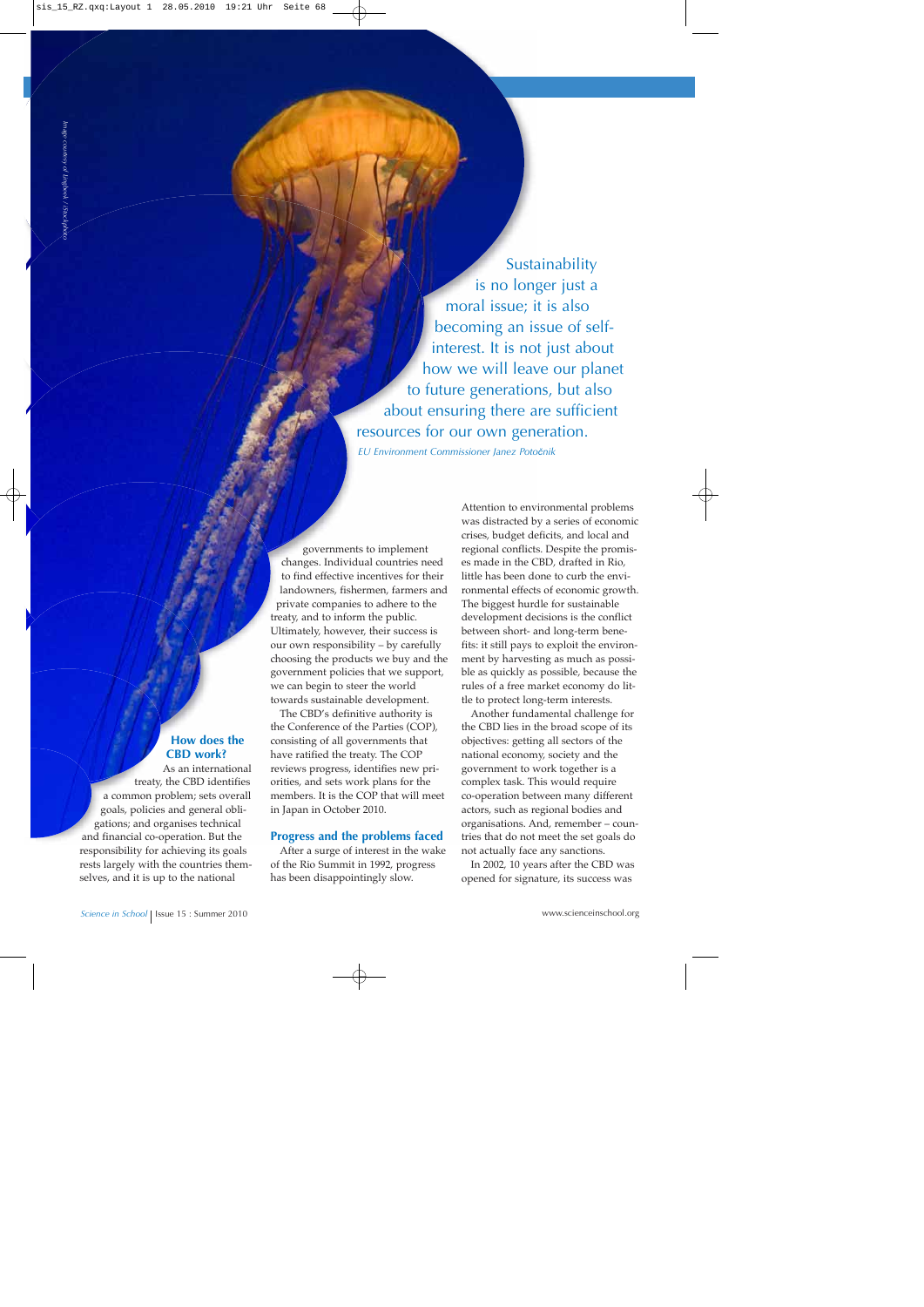## **Why is biodiversity important?**

The biodiversity we see today is the result of billions of years of evolution, shaped by natural processes and, increasingly, by the influence of humans. As of 18 April 2010, the human population was estimated to be about 6.8 billion, and was predicted to reach 9 billion by 2050, according to UN experts. Our demands on the world's natural resources grow even faster than that: whereas the population has more than doubled since 1950, the global economy has quintupled, with most of this economic growth occurring in relatively few industrialised countries.

For many, nature seems remote from their everyday lives – food is associated with shops, rather than with its natural source. Yet biological resources are the basis of our existence: they support such diverse industries as agriculture, cosmetics, pharmaceuticals, pulp and paper, horticulture, construction and waste treatment.

The ability of ecosystems to deal with natural disasters, as well as with pressures caused by humans such as pollution and climate change, is weakened. Loss of biodiversity also means reduced productivity of ecosystems. Food is one of these products, and its supply is facing serious disruption: for thousands of years, we have been developing a vast array of domesticated plants and animals. However, modern commercial agriculture focuses on relatively few crop varieties, and about 30% of breeds of the main farm animal species are currently at high risk of extinction. For example, an astonishing 90% of cattle in industrialised countries come from only six very tightly defined breeds. Maintaining animal genetic diversity would be essential to allow future generations to select stocks or develop new breeds to cope with emerging issues, such as climate change, diseases and changing socio-economic factors.

Although loss of species has always occurred naturally, human activity has dramatically accelerated this loss: we are creating the greatest extinction crisis since the natural disaster that wiped out the dinosaurs 65 million years ago. These extinctions are irreversible and, given our dependence on food crops, medicines and other biological resources, pose a threat to our own survival.

not exactly overwhelming: national action plans had been developed in more than 100 of the 193 member countries, but the loss of biodiversity was accelerating. As a result, the member states committed themselves to a significant reduction of the rate of biodiversity loss by 2010. However, the COP admitted that this was rather theoretical: "Unprecedented additional efforts would be needed to achieve, by 2010, a significant reduction in the rate of biodiversity loss at all levels… Most of the direct drivers of biodiversity loss are projected to either remain constant or to increase in the near future. Moreover, inertia in natural and human institutional systems results in time lags – of years, decades, or even centuries – between actions being taken and their impact on biodiversity and ecosystems becoming apparent."